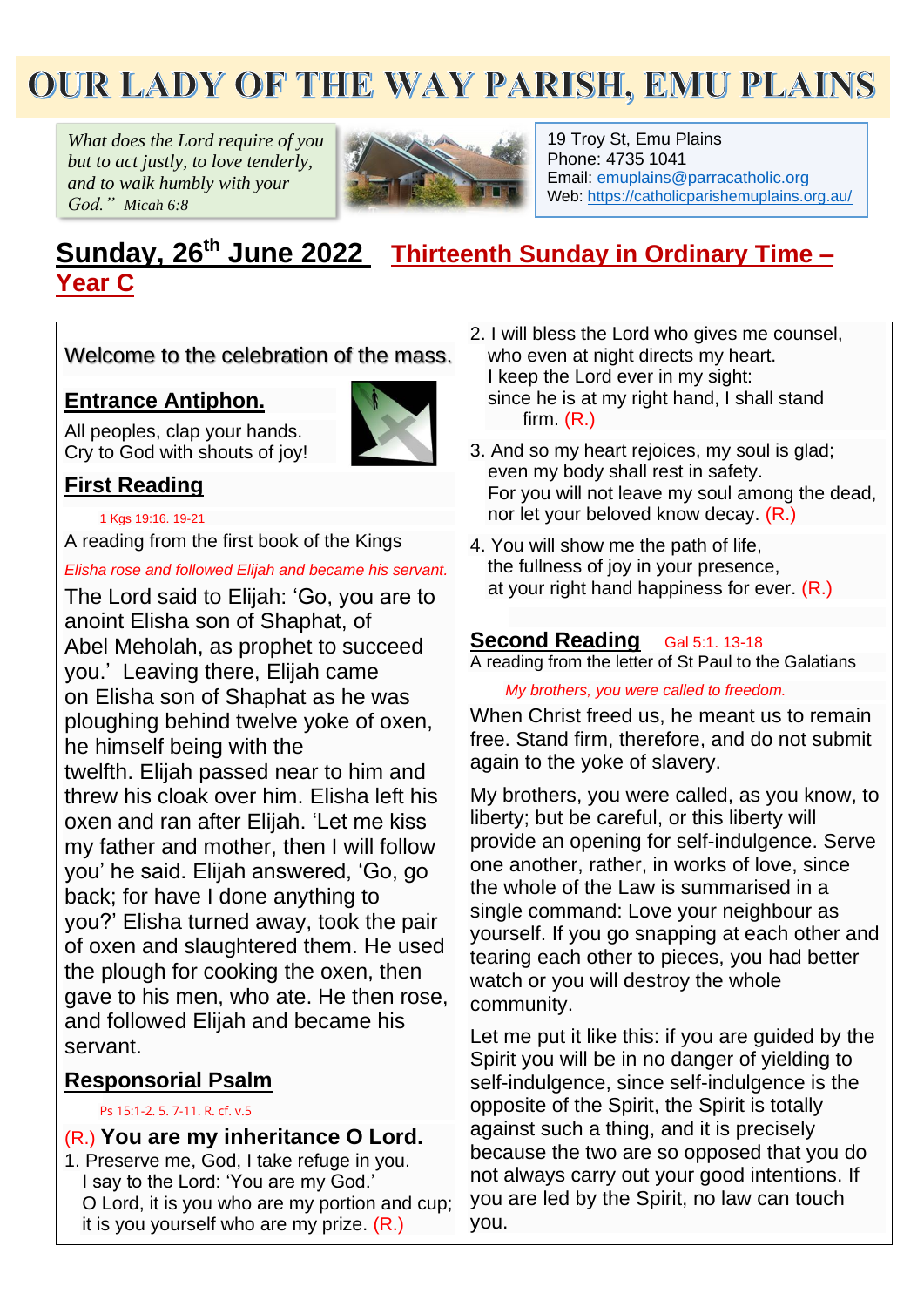| <b>Gospel Acclamation</b>                                                                                                              | Another to whom he said, 'Follow me,'                                                                                                                                       |
|----------------------------------------------------------------------------------------------------------------------------------------|-----------------------------------------------------------------------------------------------------------------------------------------------------------------------------|
| Alleluia, alleluia!                                                                                                                    | replied, 'Let me go and bury my father                                                                                                                                      |
| Speak, O Lord, your servant is listening;                                                                                              | first.' But he answered, 'Leave the dead                                                                                                                                    |
| you have the words of everlasting life.                                                                                                | to bury their dead; your duty is to go and                                                                                                                                  |
| Alleluia!                                                                                                                              | spread the news of the kingdom of<br>God.'                                                                                                                                  |
| <b>Gospel</b><br>Lk 9:51-62                                                                                                            | Another said, 'I will follow you, sir, but                                                                                                                                  |
| A reading from the holy Gospel<br>according to Luke                                                                                    | first let me go and say good-bye to my<br>people at home.' Jesus said to him,                                                                                               |
| Jesus resolutely set his face towards Jerusalem. I will<br>follow you wherever you will go.                                            | 'Once the hand is laid on the plough, no<br>one who looks back is fit for the                                                                                               |
| As the time drew near for him to be                                                                                                    | kingdom of God.'                                                                                                                                                            |
| taken up to heaven, Jesus resolutely                                                                                                   |                                                                                                                                                                             |
| took the road for Jerusalem and sent                                                                                                   | <b>Communion Antiphon</b><br>Jn 6:57                                                                                                                                        |
| messengers ahead of him. These set                                                                                                     | Whoever eats my flesh and drinks my blood                                                                                                                                   |
| out, and they went into<br>a Samaritan village to make                                                                                 | remains in me and I in him, says the Lord.                                                                                                                                  |
| preparations for him, but the people                                                                                                   | © The scriptural quotations are taken from the Jerusalem Bible, published and                                                                                               |
| would not receive him because he was                                                                                                   | copyright 1966, 1967 and 1968 by Darton Longman and Todd Ltd and Doubleday<br>& Co Inc, and used by permission of the publishers. The English translation of the            |
| making for Jerusalem. Seeing this, the                                                                                                 | Psalm Responses, the Alleluia and Gospel Verses, and the Lenten Gospel<br>Acclamations, and the Titles, Summaries, and Conclusion of the Readings, from the                 |
| disciples James and John said, 'Lord,<br>do you want us to call down fire from                                                         | Lectionary for Mass © 1997, 1981, 1968, International Committee on English in the<br>Liturgy, Inc. All rights reserved. The prayers are from the English Translation of the |
| heaven to burn them up?' But he turned                                                                                                 | Roman Missal © 2010 International Committee on English in the Liturgy Inc. (ICEL).<br>All rights reserved                                                                   |
| and rebuked them, and they went off to                                                                                                 |                                                                                                                                                                             |
| another village. As they travelled along                                                                                               | <b>POPE QUOTES:</b>                                                                                                                                                         |
|                                                                                                                                        | "Having faith does not mean having no                                                                                                                                       |
|                                                                                                                                        | difficulties, but having the strength to face                                                                                                                               |
| the birds of the air have nests, but the                                                                                               |                                                                                                                                                                             |
| Son of Man has nowhere to lay his                                                                                                      | "I plead with you--never, ever give up on hope,                                                                                                                             |
|                                                                                                                                        |                                                                                                                                                                             |
| they met a man on the road who said to<br>him, 'I will follow you wherever you go.'<br>Jesus answered, 'Foxes have holes and<br>head.' | them, knowing we are not alone." (Pope Francis)<br>never doubt, never tire, and never become<br>discouraged. Be not afraid." (Pope John Paul II)                            |



# **Let us pray:**

We pray for recently deceased Mercy Bhuyan, and Lyla 'Pat' Reidy; and those anniversaries are at this time. We also pray for all our brothers and sisters in our community who are unwell, especially Beth Nowland (damaged knee), Elisabeth Robens, Marian Betker, Andrew Keenan, Alex Haddad and Catherine Allabyrne. If you know someone who needs prayers, please contact the parish office on 4735 1041 and we will add them to our prayer list.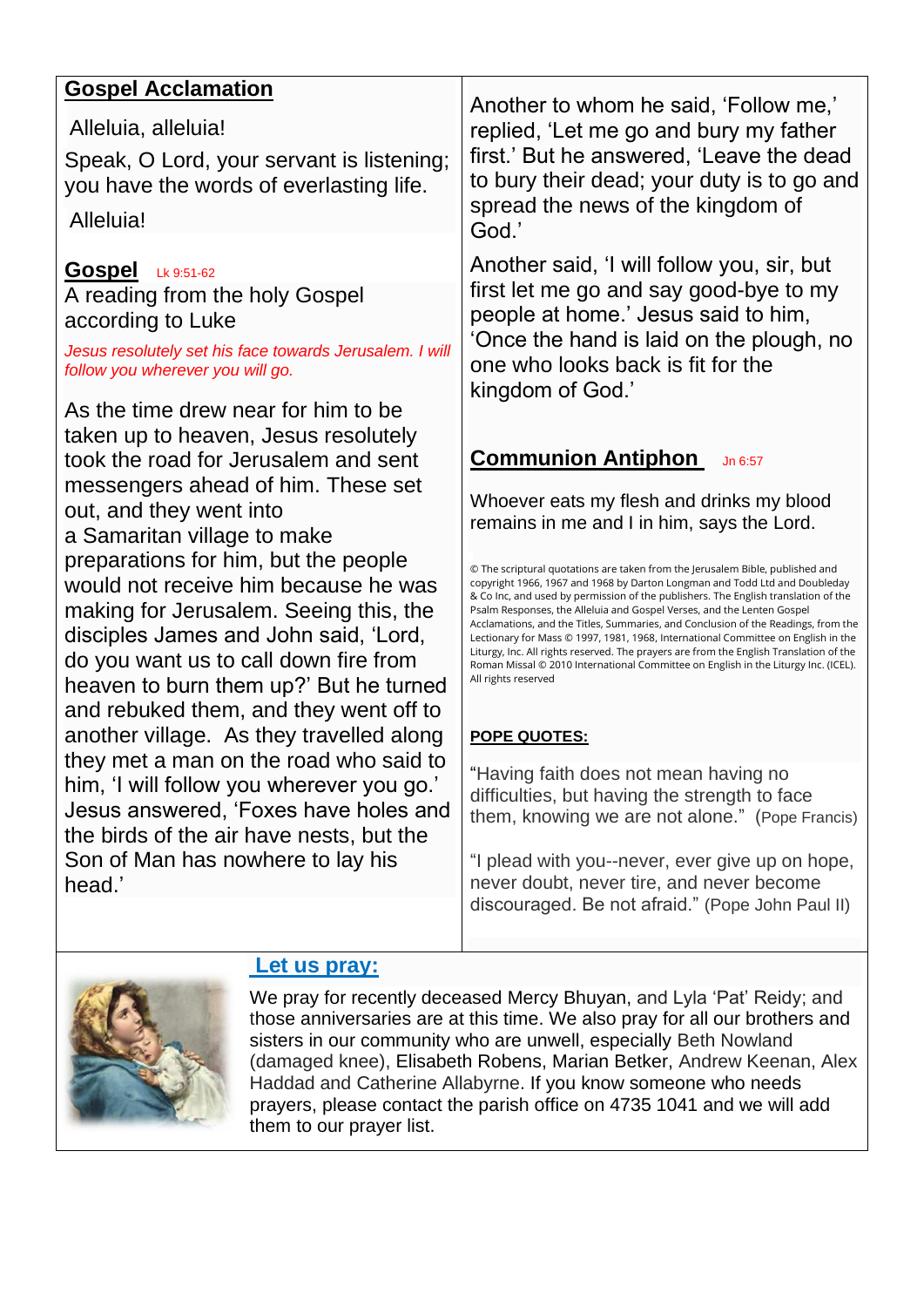# **Parishioner of the week: Josiane Lise Nagle**

Josiane has been at OLOW parish for 25 years.

She loves the parish, the priest and the people: all make her feel very welcome. Josiane is very happy here. All the people are very friendly. She has been in the parish knitting group for the last 3 years and enjoys helping the needy. Josiane is originally from Mauritius.

She has 3 children, 3 grandchildren and 3 great-grandchildren! Her favourite colour is green, and her favourite food is curry.

She loves dancing – all types of dancing.

Her favourite hymn is 'Our Lady of the Way'.

Josiane's favourite prayer is the "I believe".

# **We want you for "Parishioner of the Week"!**

If you would like to be our next "parishioner of the week" (or would like to volunteer someone else with their permission) contact Louise Goderie after mass or send her a photo and your story: louise.goderie@gmail.com

# **Parish Notices:**

**Wrap with love knitters group** meet Thursdays from 9am-12pm in the parish hall. Donations of 8ply wool gratefully accepted. New members welcome. Contact Judy Prendergast 0407101254 or Julie Hayes 0452655844.

## **Playgroup coordinator needed:**

email [\(emuplains@parracatholic.org\)](mailto:emuplains@parracatholic.org) or phone the parish office (ph: 4735 1041) for more details.

#### **Sacramental News**

Last weekend 48 children made their First Holy Communion here at OLOW. It was a beautiful celebration! We have 4 more children to make this Sacrament over the next few weeks.

This program was a parish effort and I would like to thank every one of you for your prayerful support over the last few months. It certainly gave me much strength and encouragement. I would like to thank those who were able to assist in a practical way: Emma, Marianne, Mary, Helen, Margaret, Marcia and David, Les, Brad, Connor, Finn, Mario, Graham and Chris, Wolfgang, Scott and Erin, Kaye, Jo, Matthew, John, Chris. A special thanks to Sue, who works tirelessly to ensure the program runs smoothly. I would be lost without you all. We will be having a THANK YOU morning tea after the **9.30am Mass on 3 rd July**. Please come along if you can make it. Blessings, Cate

#### **Readers/ Commentators** roster:

| <b>Mass</b> | 25/26 June<br>13 <sup>th</sup> Sunday Ord Time | $2/3$ July<br>14th Sunday Ord Time |
|-------------|------------------------------------------------|------------------------------------|
| Vigil C:    | Debra Gleeson                                  | Christie Wood                      |
| R:          | Mary Balam                                     | Anne Ledger                        |
| 8am C:      | <b>Geraldine Waters</b>                        | Gabe Manouk                        |
| R:          | <b>Kay Walker</b>                              | <b>Brett Wright</b>                |
| 9.30am      | <b>Marianne Castor</b>                         | <b>Trish Boyle</b>                 |
| C:          | Layla Pascoe                                   | <b>Denise Robens</b>               |
| R:          |                                                |                                    |

# **Prayer to Our Lady of Perpetual Help**

Mother of Perpetual Help, you have been blessed and favoured by God. We come to you today as your loving children. Watch over us and take care of us.

As you held the child Jesus in your loving arms, so take us in your arms. He who is mighty has done great things for you, and God's greatest fear is that, in time of temptation, we might fail to call out to you and become lost children.

Intercede for us, dear Mother, in obtaining pardon for our sins, love for Jesus, final perseverance, and the grace always to call upon you, Mother of Perpetual Help. Amen.

\_\_\_\_\_\_\_\_\_\_\_\_\_\_\_\_\_\_\_\_\_\_\_\_\_\_\_\_\_\_\_\_\_\_ **Musicians** from each parish (or their representatives) are invited to contact Chris below regarding coming meetings. We will explore the feasibility of an Ecumenical deanery Christmas Carol experience; others who share this vision are also invited to attend or share their ideas with the music team in our parish. To confirm your interest or to seek clarification on this initiative please contact Chris by email: [CWILSON@stdominics.nsw.edu.au](mailto:CWILSON@stdominics.nsw.edu.au)

#### \_\_\_\_\_\_\_\_\_\_\_\_\_\_\_\_\_\_\_\_\_\_\_\_\_\_\_\_\_\_\_\_\_\_\_ **Altar Serving**

Children who have made their first Holy Communion are welcome to become altar servers. If your child would like to learn more about what is involved, please come to an information session on **Thurs 30th June** from **7- 7.30pm** in the church. This is an information night. There is no pressure to sign up. If you are already an altar server and would like to rejoin the roster, please contact the parish office on 47351041 or [emuplains@parracatholic.org](mailto:emuplains@parracatholic.org)

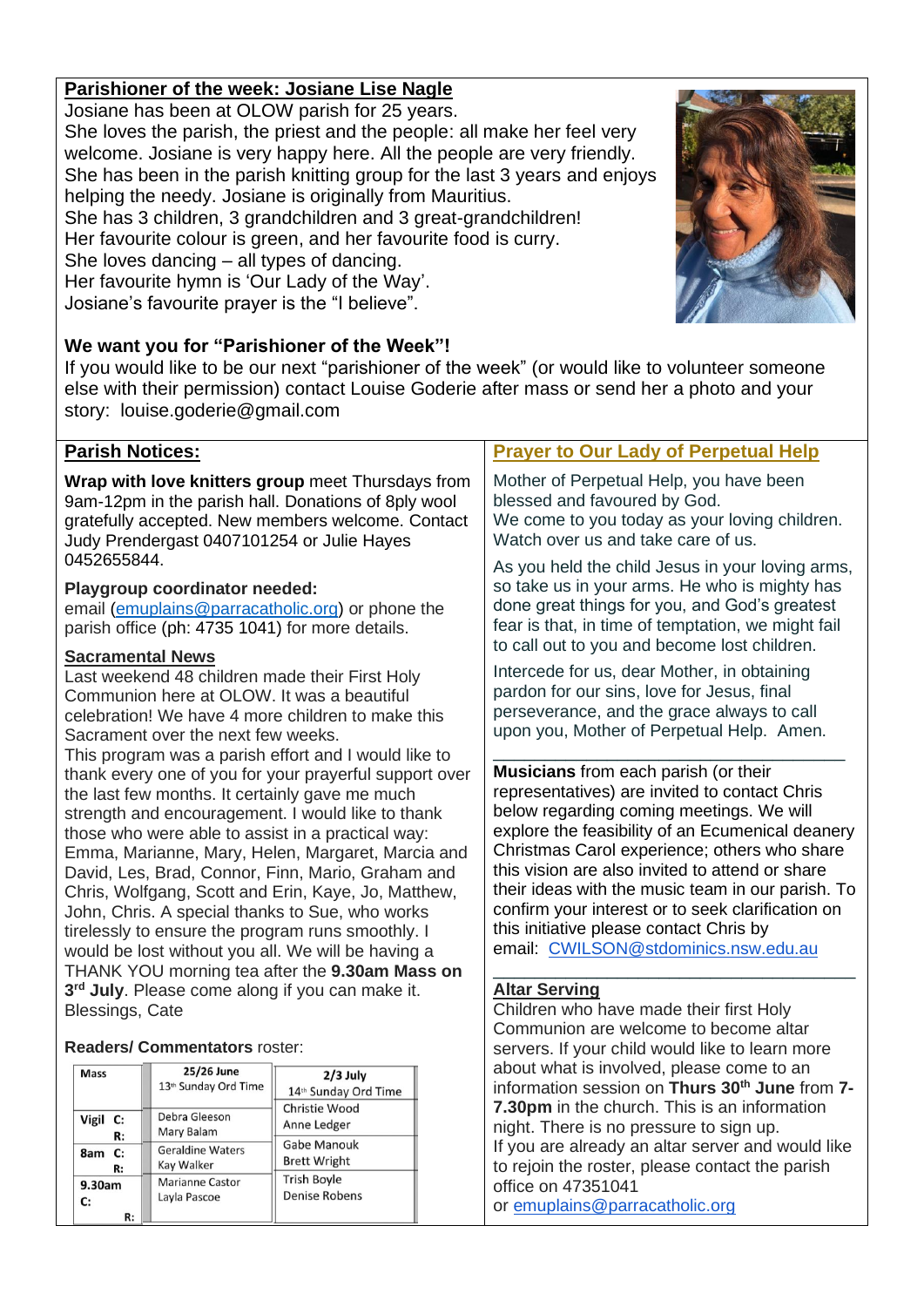| <b>Parish Information</b>                                                                                                                                                                                                           | <b>Weekend mass times:</b>                                                                                                                                                                         |
|-------------------------------------------------------------------------------------------------------------------------------------------------------------------------------------------------------------------------------------|----------------------------------------------------------------------------------------------------------------------------------------------------------------------------------------------------|
| Parish office open Tuesday to Friday from 9:30am                                                                                                                                                                                    | Saturday 6 pm, Sunday 8am, 9:30am                                                                                                                                                                  |
| to 3pm. (ph: 4735 1041)<br>Parish priest: Fr Michael G. Gathuku<br>Deacon: George Bryan<br>Parish Office Administrator: Michele Norbury<br>Sacramental Co-ordinator: Cate Kensey<br>Parish Pastoral council chairperson: John Cowen | <b>Weekday masses:</b><br>Tuesday 6pm;<br>Wednesday, Thursday, and Friday 9am.<br>Adoration of Blessed Sacrament till 10am<br>Thursday after mass.                                                 |
| Parish finance chairperson: Jim Prendergast                                                                                                                                                                                         | Reconciliation: Saturday 5pm.                                                                                                                                                                      |
| Our Lady of the Way principal:<br>Donna McFadzean (ph: 4777 7200)<br>Penola Catholic college principal:<br>Jim Fanning (ph: 4728 8100)                                                                                              | <b>Sacraments:</b> baptisms and weddings by<br>appointment. Please contact the parish<br>office (emuplains@parracatholic.org) for<br>information on reconciliation, communion<br>and confirmation. |

## **Diocese of Parramatta Notices:**

**A message from Aid to the Church in Need Australia**: ACN is the Pontifical Foundation dedicated to supporting the suffering and persecuted Church. Our brothers and sisters in Lebanon are suffering due to ongoing financial and political instability. Will you join us as we help them by providing food parcels to 500 needy families in the diocese of Baalbek, Lebanon? Visit: [www.aidtochurch.org/monthlyproject.](http://www.aidtochurch.org/monthlyproject)



#### **St Joseph's 150 year celebration mass: (Flyers in Church Foyer)**

Sesquicentenary mass celebrating 150 years of the presence of the Sisters of Saint Joseph in NSW on Saturday 16<sup>th</sup> July 2022 at 10:30am in the Cathedral of St Michael and St John, Bathurst. Everyone is welcome. RSVP Sr Berenice (mob: 0418681949, email: [Berenice.cornish@sosj.org.au\)](mailto:Berenice.cornish@sosj.org.au)

**St Vincent de Paul Support** Centres across Greater Sydney are still available and taking calls to arrange for food vouchers or other items to be provided to those in need. If you need assistance, call the Support Centres in Blacktown on (02) 8861 9777, Harris Park on (02) 8861 9757 and Penrith on (02) 8861 9770. To find out more about what support is available, visit <http://vinnies.org.au/covidsupportnsw>

**Thank you** for supporting our Holy Spirit Seminiarians. Bishop Vincent, Parramatta Catholic Foundation, and our Holy Spirit seminarians thank you for your kind-hearted generosity and support for our future good shepherds and priests., Our bishop's Good Shepherd Appeal raised \$1800 from giving envelopes processed by the parish office, which will help our Holy Spirit seminary to support the faithful men who have answered God's call to become priests and beacons of Christ's light. For anyone who hasn't had a chance to donate, please visit [yourcatholicfoundation.org.au/appeal](http://yourcatholicfoundation.org.au/appeal) . Please continue to pray for the Diocesan ministries supported by Parramatta Catholic Foundation, including our Holy Spirit Seminarians and all those who contribute to their education, formation, and care.

# **Positions Vacant:**

- Youth Minister/Coordinator (part-time) St Bernadette's Parish, Castle Hill
- Regional Coordinator Confraternity of Christian Doctrine, Diocese of Parramatta – **Applications close 10pm Sunday 26 June.**
- Administrative Support (Pastoral Formation) Mission Enhancement Team, Diocese of Parramatta – **Applications close 10pm Sunday 10 July**

More details at: [parracatholic.org/employment](http://parracatholic.org/employment)

- Disability Support Worker Garden Crew Catholic Care Western Sydney and the Blue Mountains.
- Community Outreach Worker Aboriginal Identified Catholic Care Western Sydney and the Blue Mountains.
- Family Preservation Caseworker Catholic Care Western Sydney and the Blue Mountains.

More details at: <https://www.seek.com.au/jobs?advertiserid=39387017> or by emailing [careers@ccss.org.au](mailto:careers@ccss.org.au)